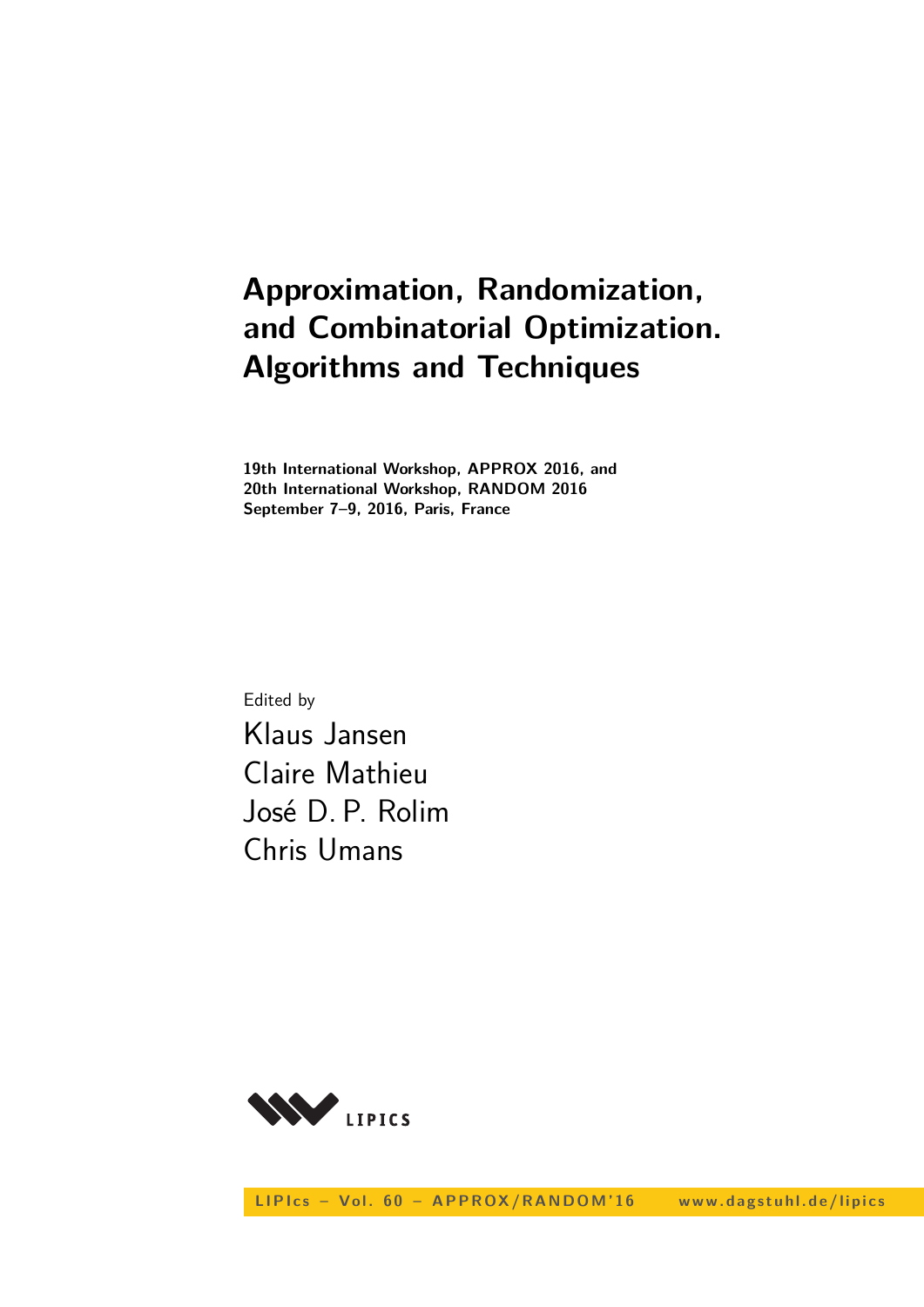| Editors                   |                                       |
|---------------------------|---------------------------------------|
| Klaus Jansen              | Claire Mathieu                        |
| University of Kiel        | <b>CNRS, Ecole Normale Superieure</b> |
| Kiel, Germany             | Paris, France                         |
| kj@informatik.uni-kiel.de | cmathieu@di.ens.fr                    |
| Jośe Rolim                | Chris Umans                           |
| University of Geneva      | California Institute of Technology    |
| Geneva, Switzerland       | Pasadena, CA, USA                     |
| Jose.Rolim@unige.ch       | umans@cs.caltech.edu                  |

#### ACM Classification 1998

F.0 Theory of Computation, F.1.1 Models of Computation, F.1.2 Modes of Computation – Online Computation, F.1.3 Complexity Measures and Classes, F.2 Analysis of Algorithms and Problem Complexity, F.2.1 Numerical Algorithms and Problems – Computations on Matrices, F.2.2 Nonnumerical Algorithms and Problems – Computations on Discrete Structures – Sequencing and Scheduling – Geometrical Problems and Computations, F.2.3 Tradeoffs between Complexity Measures, G.1.3 Numerical Linear Algebra, G.2.1 Combinatorics – Counting Problems, G.2.2 [Discrete Mathematics] Graph Theory–Graph Algorithms, Path and Circuit Problems, G.3 Probability and Statistics – Probabilistic Algorithms, I.2.8 Problem Solving, Control Methods, and Search (Dynamic Programming)

### **[ISBN 978-3-95977-018-7](http://www.dagstuhl.de/dagpub/978-3-95977-018-7)**

Published online and open access by

Schloss Dagstuhl – Leibniz-Zentrum für Informatik GmbH, Dagstuhl Publishing, Saarbrücken/Wadern, Germany. Online available at [http://www.dagstuhl.de/dagpub/978-3-95977-018-7.](http://www.dagstuhl.de/dagpub/978-3-95977-018-7)

Publication date September, 2016

Bibliographic information published by the Deutsche Nationalbibliothek The Deutsche Nationalbibliothek lists this publication in the Deutsche Nationalbibliografie; detailed bibliographic data are available in the Internet at [http://dnb.d-nb.de.](http://dnb.d-nb.de)

License

This work is licensed under a Creative Commons Attribution 3.0 Unported license (CC-BY 3.0): http://creativecommons.org/licenses/by/3.0/legalcode.

In brief, this license authorizes each and everybody to share (to copy, distribute and transmit) the work under the following conditions, without impairing or restricting the authors' moral rights:

Attribution: The work must be attributed to its authors.

The copyright is retained by the corresponding authors.

Digital Object Identifier: [10.4230/LIPIcs.APPROX-RANDOM.2016.0](http://dx.doi.org/10.4230/LIPIcs.APPROX-RANDOM.2016.0)

**[ISBN 978-3-95977-018-7](http://www.dagstuhl.de/dagpub/978-3-95977-018-7) [ISSN 1868-8969](http://drops.dagstuhl.de/lipics)<http://www.dagstuhl.de/lipics>**

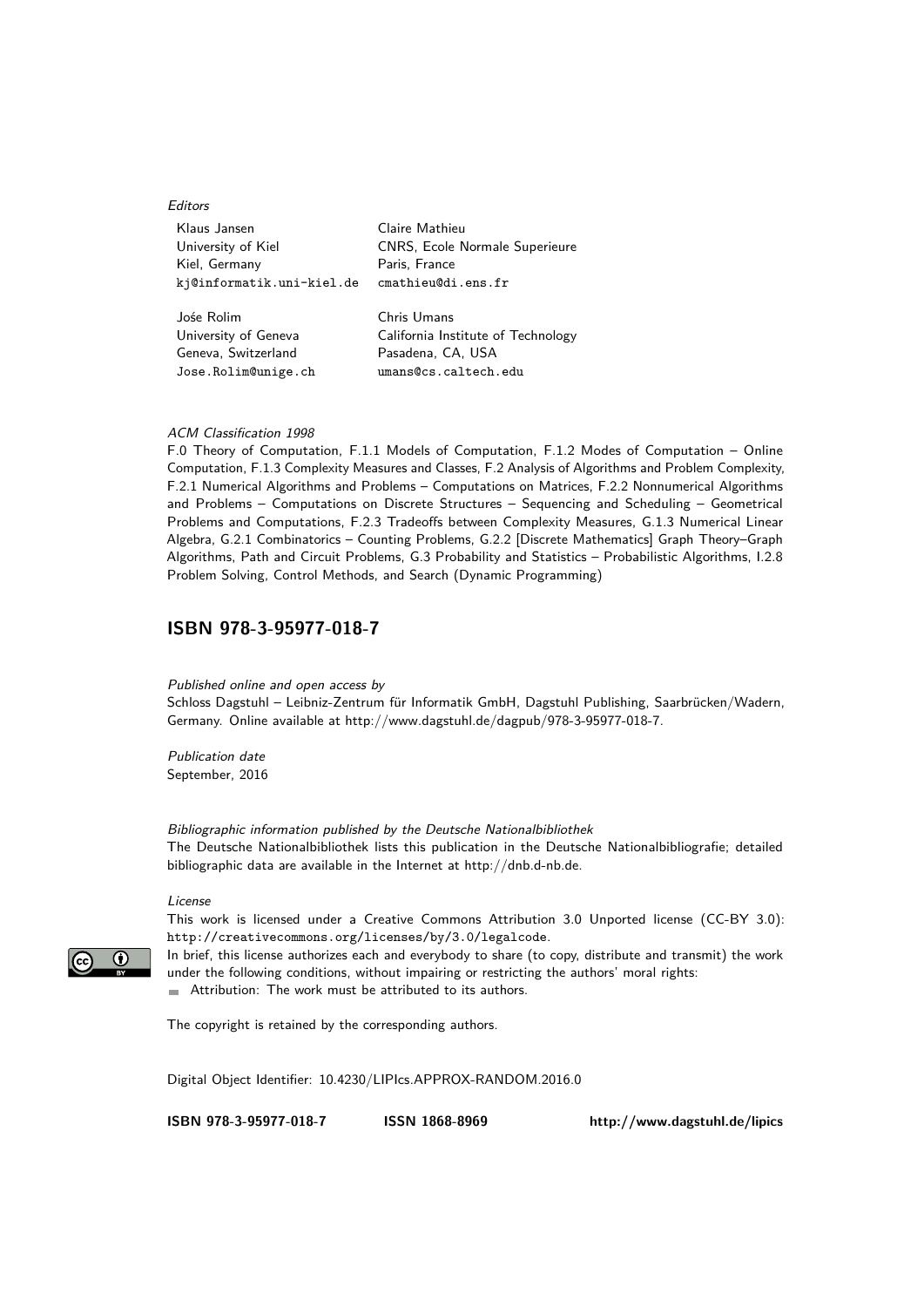### LIPIcs – Leibniz International Proceedings in Informatics

LIPIcs is a series of high-quality conference proceedings across all fields in informatics. LIPIcs volumes are published according to the principle of Open Access, i.e., they are available online and free of charge.

#### Editorial Board

- Susanne Albers (TU München)
- Chris Hankin (Imperial College London)  $\equiv$
- Deepak Kapur (University of New Mexico)  $\equiv$
- Michael Mitzenmacher (Harvard University)  $\equiv$
- Madhavan Mukund (Chennai Mathematical Institute)  $\sim$
- Catuscia Palamidessi (INRIA)  $\equiv$
- Wolfgang Thomas (Chair, RWTH Aachen)  $\blacksquare$
- Pascal Weil (CNRS and University Bordeaux)  $\blacksquare$
- Reinhard Wilhelm (Saarland University)  $\blacksquare$

### **[ISSN 1868-8969](http://www.dagstuhl.de/dagpub/1868-8969)**

### **<http://www.dagstuhl.de/lipics>**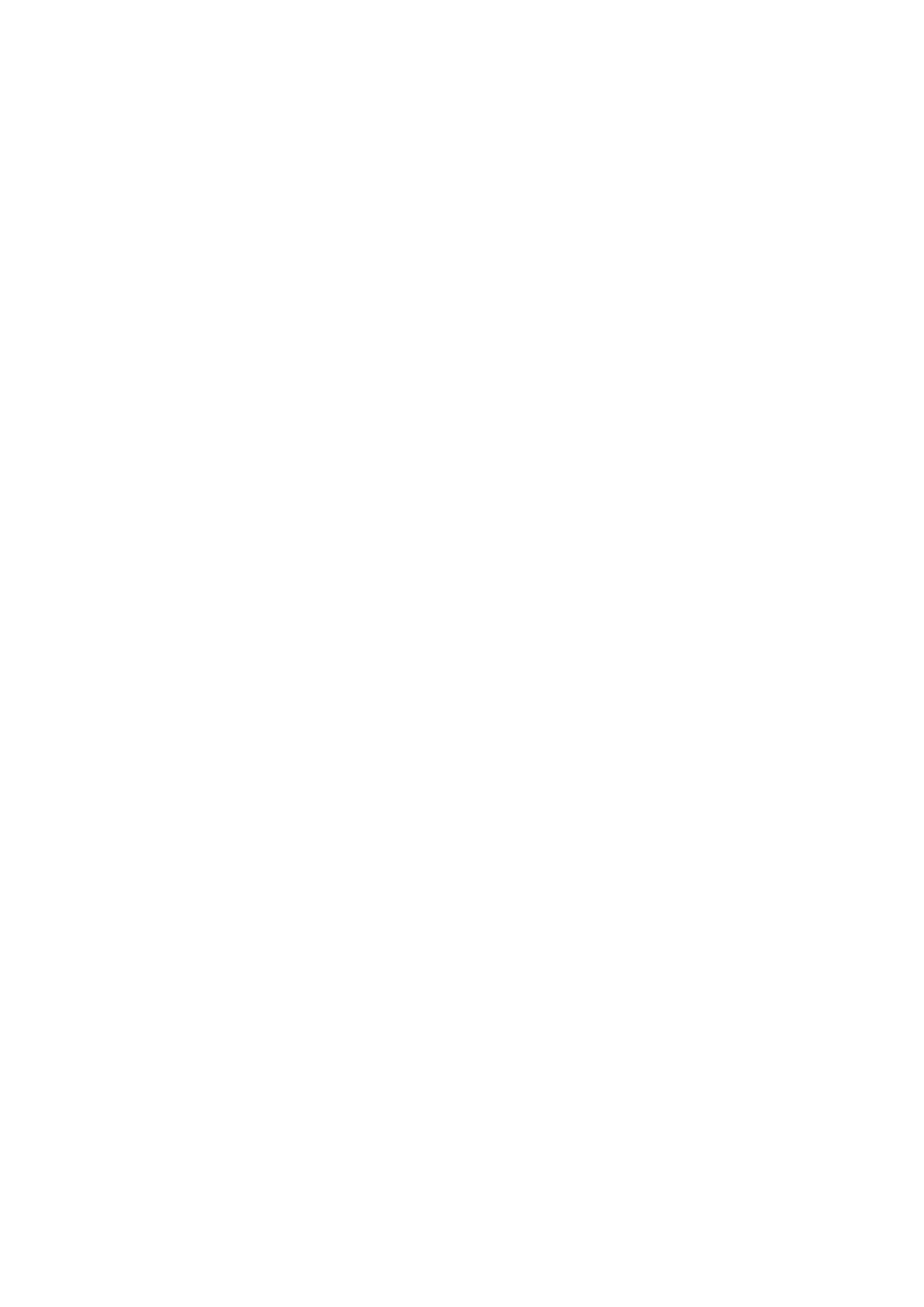# **Contents**

| Preface                                                          |                  |
|------------------------------------------------------------------|------------------|
| Klaus Jansen, Claire Matthieu, José D. P. Rolim, and Chris Umans | ix               |
| Program Committees                                               |                  |
|                                                                  | xi               |
| External Reviewers                                               |                  |
|                                                                  | $\cdots$<br>X111 |
| List of Authors                                                  |                  |
|                                                                  | хv               |

### **Regular Papers**

### **Contributed Talks of APPROX**

| Constant-Distortion Embeddings of Hausdorff Metrics into Constant-Dimensional<br>$\ell_p$ Spaces                                                                                                                                                    | $1:1-1:15$   |
|-----------------------------------------------------------------------------------------------------------------------------------------------------------------------------------------------------------------------------------------------------|--------------|
| Computing Approximate PSD Factorizations                                                                                                                                                                                                            |              |
|                                                                                                                                                                                                                                                     | $2:1-2:12$   |
| Hardness of Approximation for H-Free Edge Modification Problems<br>Ivan Bliznets, Marek Cygan, Paweł Komosa <sup>†</sup> , and Michał Pilipczuk                                                                                                     | $3:1-3:17$   |
| On Approximating Target Set Selection<br>Moses Charikar, Yonatan Naamad, and Anthony Wirth                                                                                                                                                          | $4:1-4:16$   |
| Approximation Algorithms for Parallel Machine Scheduling with Speed-Up<br>Resources                                                                                                                                                                 |              |
|                                                                                                                                                                                                                                                     | $5:1-5:12$   |
| The Densest $k$ -Subhypergraph Problem<br>Eden Chlamtáč, Michael Dinitz, Christian Konrad, Guy Kortsarz,                                                                                                                                            | $6:1-6:19$   |
| Online Row Sampling<br>Michael B. Cohen, Cameron Musco, and Jakub Pachocki                                                                                                                                                                          | $7:1 - 7:18$ |
| Oblivious Rounding and the Integrality Gap<br>Uriel Feige, Michal Feldman, and Inbal Talgam-Cohen                                                                                                                                                   | $8:1 - 8:23$ |
| A Deterministic Fully Polynomial Time Approximation Scheme for Counting<br>Integer Knapsack Solutions Made Easy                                                                                                                                     | $9:1-9:11$   |
| A Competitive Flow Time Algorithm for Heterogeneous Clusters Under Polytope<br>Constraints                                                                                                                                                          |              |
| Sungjin Im, Janardhan Kulkarni, Benjamin Moseley, and Kamesh Munagala  10:1–10:15                                                                                                                                                                   |              |
| Approximation, Randomization, and Combinatorial Optimization. Algorithms and Techniques (APPROX/RAN-<br>DOM 2016).<br>Editors: Klaus Jansen, Claire Matthieu, José D. P. Rolim, and Chris Umans<br>Loibniz International Preceedings in Informatics |              |

[Leibniz International Proceedings in Informatics](http://www.dagstuhl.de/en/publications/lipics/) [Schloss Dagstuhl – Leibniz-Zentrum für Informatik, Dagstuhl Publishing, Germany](http://www.dagstuhl.de/en/about-dagstuhl/)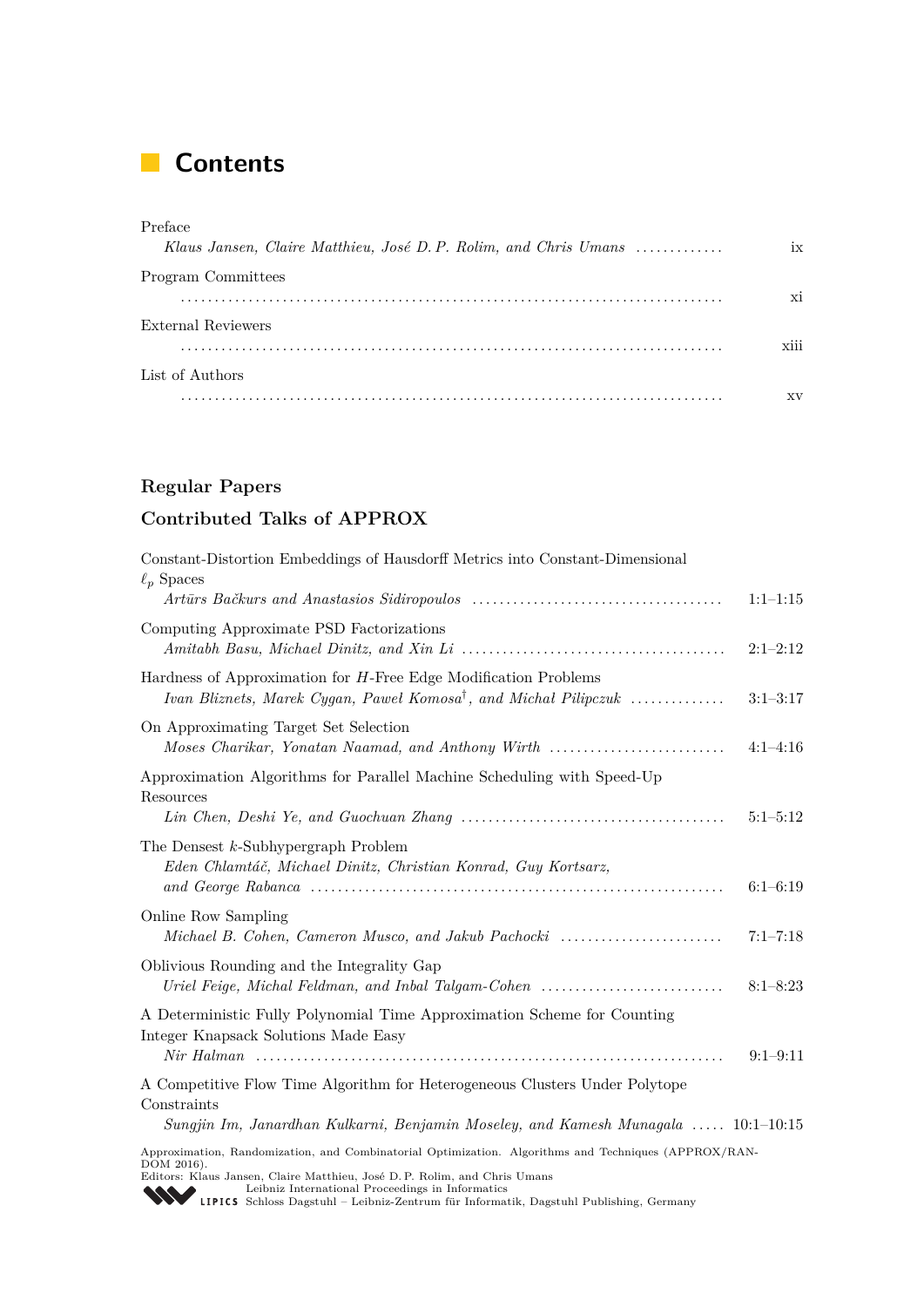| Revisiting Connected Dominating Sets: An Optimal Local Algorithm?                                                                                      |  |
|--------------------------------------------------------------------------------------------------------------------------------------------------------|--|
| Online Energy Storage Management: an Algorithmic Approach<br>Anthony Kim, Vahid Liaghat, Junjie Qin, and Amin Saberi  12:1-12:23                       |  |
| LP-Relaxations for Tree Augmentation                                                                                                                   |  |
| A Bi-Criteria Approximation Algorithm for k-Means<br>Konstantin Makarychev, Yury Makarychev, Maxim Sviridenko, and Justin Ward . 14:1-14:20            |  |
| Near-Optimal UGC-hardness of Approximating Max $k$ -CSP <sub>R</sub><br>Pasin Manurangsi, Preetum Nakkiran, and Luca Trevisan  15:1-15:28              |  |
| Constant-Factor Approximations for Asymmetric TSP on Nearly-Embeddable<br>Graphs<br>Dániel Marx, Ario Salmasi, and Anastasios Sidiropoulos  16:1-16:54 |  |
| Planar Matching in Streams Revisited                                                                                                                   |  |
| A Robust and Optimal Online Algorithm for Minimum Metric Bipartite Matching                                                                            |  |
| Search-to-Decision Reductions for Lattice Problems with Approximation Factors<br>(Slightly) Greater Than One                                           |  |
| Proving Weak Approximability Without Algorithms                                                                                                        |  |

### **Contributed Talks of RANDOM**

| Every Property of Outerplanar Graphs is Testable                                                                                                                                                                |             |
|-----------------------------------------------------------------------------------------------------------------------------------------------------------------------------------------------------------------|-------------|
| The Condensation Phase Transition in the Regular k-SAT Model                                                                                                                                                    |             |
| On Higher-Order Fourier Analysis over Non-Prime Fields                                                                                                                                                          |             |
| Bounded Independence vs. Moduli<br>Ravi Boppana, Johan Håstad, Chin Ho Lee, and Emanuele Viola                                                                                                                  | $24:1-24:9$ |
| Approximating Subadditive Hadamard Functions on Implicit Matrices                                                                                                                                               |             |
| Local Convergence and Stability of Tight Bridge-Addable Graph Classes<br>Guillaume Chapuy and Guillem Perarnau $\ldots \ldots \ldots \ldots \ldots \ldots \ldots \ldots \ldots \ldots \ldots \ldots$ 26:1-26:11 |             |
| Belief Propagation on Replica Symmetric Random Factor Graph Models                                                                                                                                              |             |
| Towards a Constructive Version of Banaszczyk's Vector Balancing Theorem<br>Daniel Dadush, Shashwat Garg, Shachar Lovett, and Aleksandar Nikolov  28:1–28:12                                                     |             |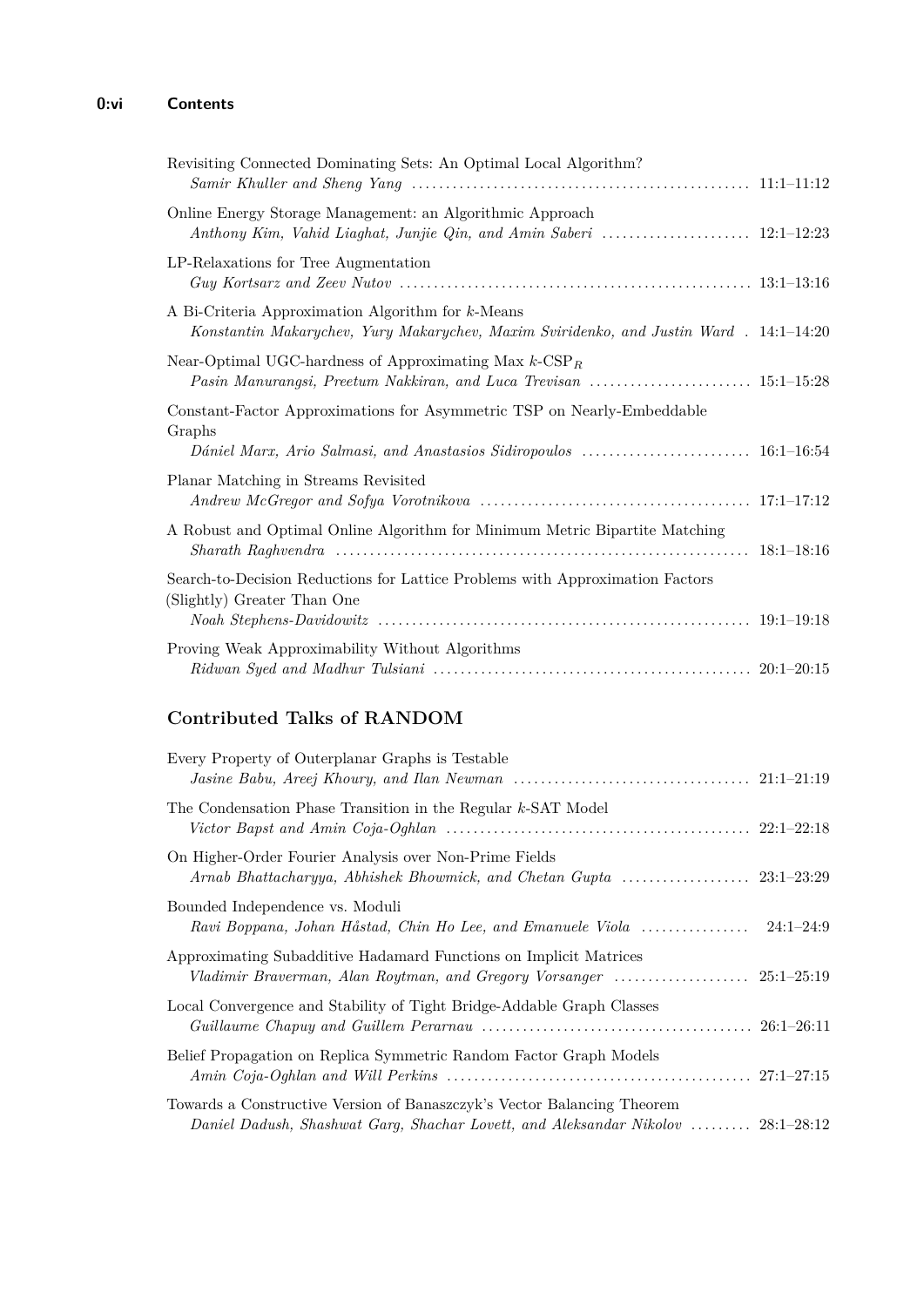#### **Contents 0:vii**

| On the Beck-Fiala Conjecture for Random Set Systems                                                                            |                |
|--------------------------------------------------------------------------------------------------------------------------------|----------------|
| The Niceness of Unique Sink Orientations                                                                                       |                |
| Uniqueness, Spatial Mixing, and Approximation for Ferromagnetic 2-Spin Systems                                                 | $31:1 - 31:26$ |
| On Polynomial Approximations to $AC^0$                                                                                         |                |
| On the Structure of Quintic Polynomials                                                                                        |                |
| Lower Bounds on Same-Set Inner Product in Correlated Spaces                                                                    |                |
| Estimating Parameters Associated with Monotone Properties<br>Carlos Hoppen, Yoshiharu Kohayakawa, Richard Lang, Hanno Lefmann, |                |
| Stable Matching with Evolving Preferences                                                                                      |                |
| An $O(n)$ Queries Adaptive Tester for Unateness                                                                                | $37:1 - 37:7$  |
| A Local Algorithm for Constructing Spanners in Minor-Free Graphs                                                               |                |
| Tight Bounds for Sketching the Operator Norm, Schatten Norms, and Subspace<br>Embeddings                                       |                |
| Bounds on the Norms of Uniform Low Degree Graph Matrices                                                                       |                |
| Lower Bounds for CSP Refutation by SDP Hierarchies                                                                             |                |
| A No-Go Theorem for Derandomized Parallel Repetition: Beyond Feige-Kilian                                                      |                |
| Fast Synchronization of Random Automata                                                                                        |                |
| A Direct-Sum Theorem for Read-Once Branching Programs                                                                          |                |
| Explicit List-Decodable Codes with Optimal Rate for Computationally Bounded<br>Channels                                        |                |
|                                                                                                                                |                |
| Counting Hypergraph Matchings up to Uniqueness Threshold                                                                       |                |
| Sampling in Potts Model on Sparse Random Graphs                                                                                |                |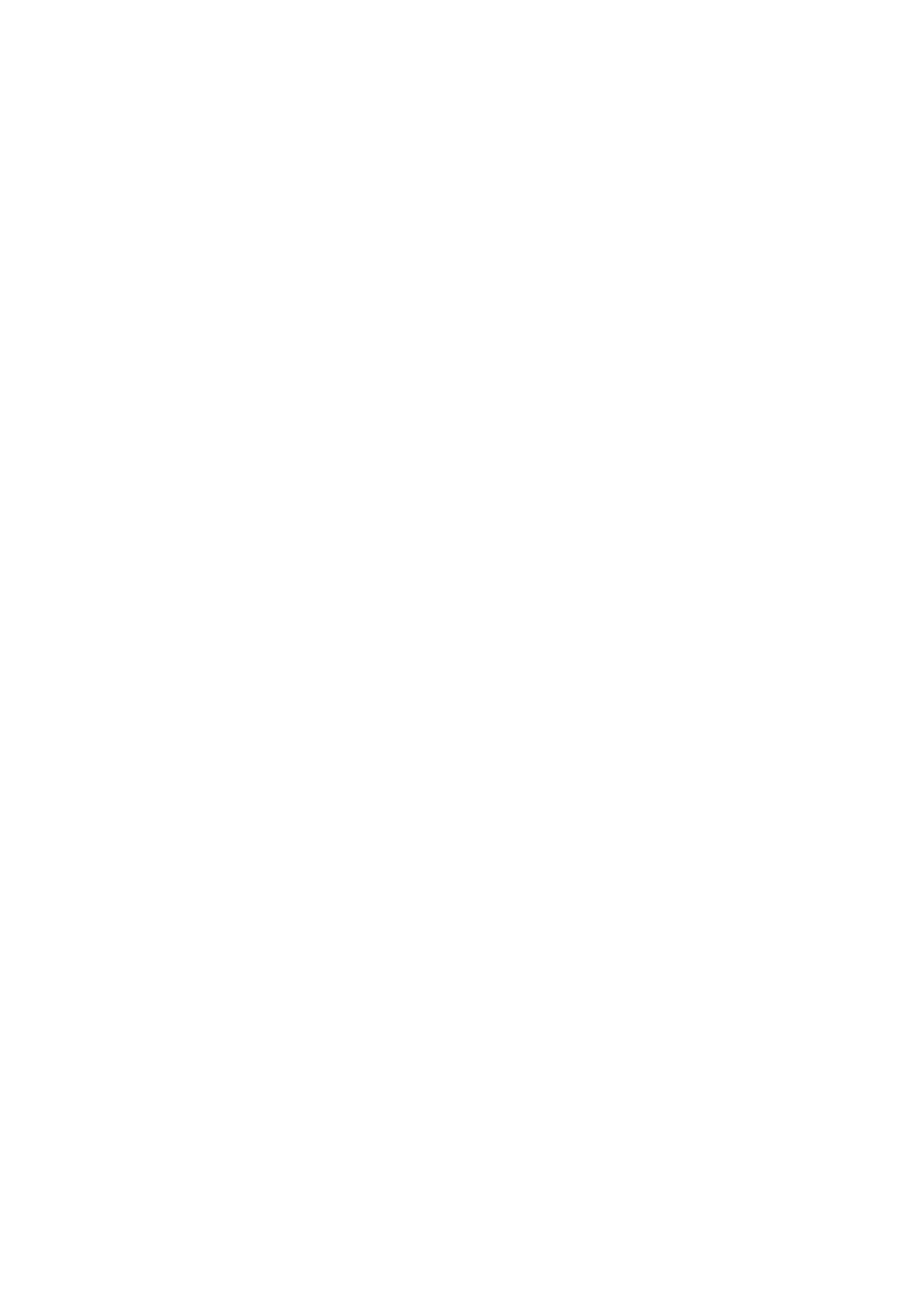# **Preface**

This volume contains the papers presented at the 19th International Workshop on Approximation Algorithms for Combinatorial Optimization Problems (APPROX 2016) and the 20th International Workshop on Randomization and Computation (RANDOM 2016), which took place concurrently at the Institut Henri Poincaré in Paris, France during September 7–9, 2016.

APPROX focuses on algorithmic and complexity issues surrounding the development of efficient approximate solutions to computationally difficult problems, and was the 19th in the series after Aalborg (1998), Berkeley (1999), Saarbrücken (2000), Berkeley (2001), Rome (2002), Princeton (2003), Cambridge (2004), Berkeley (2005), Barcelona (2006), Princeton (2007), Boston (2008), Berkeley (2009), Barcelona (2010), Princeton (2011), Boston (2012), Berkeley (2013), Barcelona (2014), and Princeton (2015). RANDOM is concerned with applications of randomness to computational and combinatorial problems, and was the 20th workshop in the series following Bologna (1997), Barcelona (1998), Berkeley (1999), Geneva (2000), Berkeley (2001), Harvard (2002), Princeton (2003), Cambridge (2004), Berkeley (2005), Barcelona (2006), Princeton (2007), Boston (2008), Berkeley (2009), Barcelona (2010), Princeton (2011), Boston (2012), Berkeley (2013), Barcelona (2014), and Princeton (2015).

Topics of interest for APPROX and RANDOM are: design and analysis of approximation algorithms, hardness of approximation, small space algorithms, sub-linear time algorithms, streaming algorithms, embeddings and metric space methods, spectral methods, mathematical programming methods, combinatorial optimization in graphs and networks, algorithmic game theory, mechanism design and economics, computational geometric problems, distributed and parallel approximation, approximate learning, online algorithms, approaches that go beyond worst case analysis, design and analysis of randomized algorithms, randomized complexity theory, pseudorandomness and derandomization, random combinatorial structures, random walks/Markov chains, expander graphs and randomness extractors, probabilistic proof systems, random projections and embeddings, error-correcting codes, average-case analysis, property testing, computational learning theory, and other applications of approximation and randomness.

The volume contains 20 contributed papers, selected by the APPROX Program Committee out of 40 submissions, and 27 contributed papers, selected by the RANDOM Program Committee out of 45 submissions.

We would like to thank all of the authors who submitted papers, the invited speakers, the members of the Program Committees, and the external reviewers. We gratefully acknowledge the Institute of Computer Science of the Christian-Albrechts-Universität zu Kiel, the Computer Science Department of École normale Supérieure, the Department of Computer Science of the University of Geneva, and the Computing and Mathematical Sciences Department at Caltech.

September 2016 Klaus Jansen, Claire Matthieu José D. P. Rolim, and Chris Umans

Approximation, Randomization, and Combinatorial Optimization. Algorithms and Techniques (APPROX/RAN-DOM 2016)

Editors: Klaus Jansen, Claire Matthieu, José D. P. Rolim, and Chris Umans [Leibniz International Proceedings in Informatics](http://www.dagstuhl.de/en/publications/lipics/) SCHLOS [Schloss Dagstuhl – Leibniz-Zentrum für Informatik, Dagstuhl Publishing, Germany](http://www.dagstuhl.de/en/about-dagstuhl/)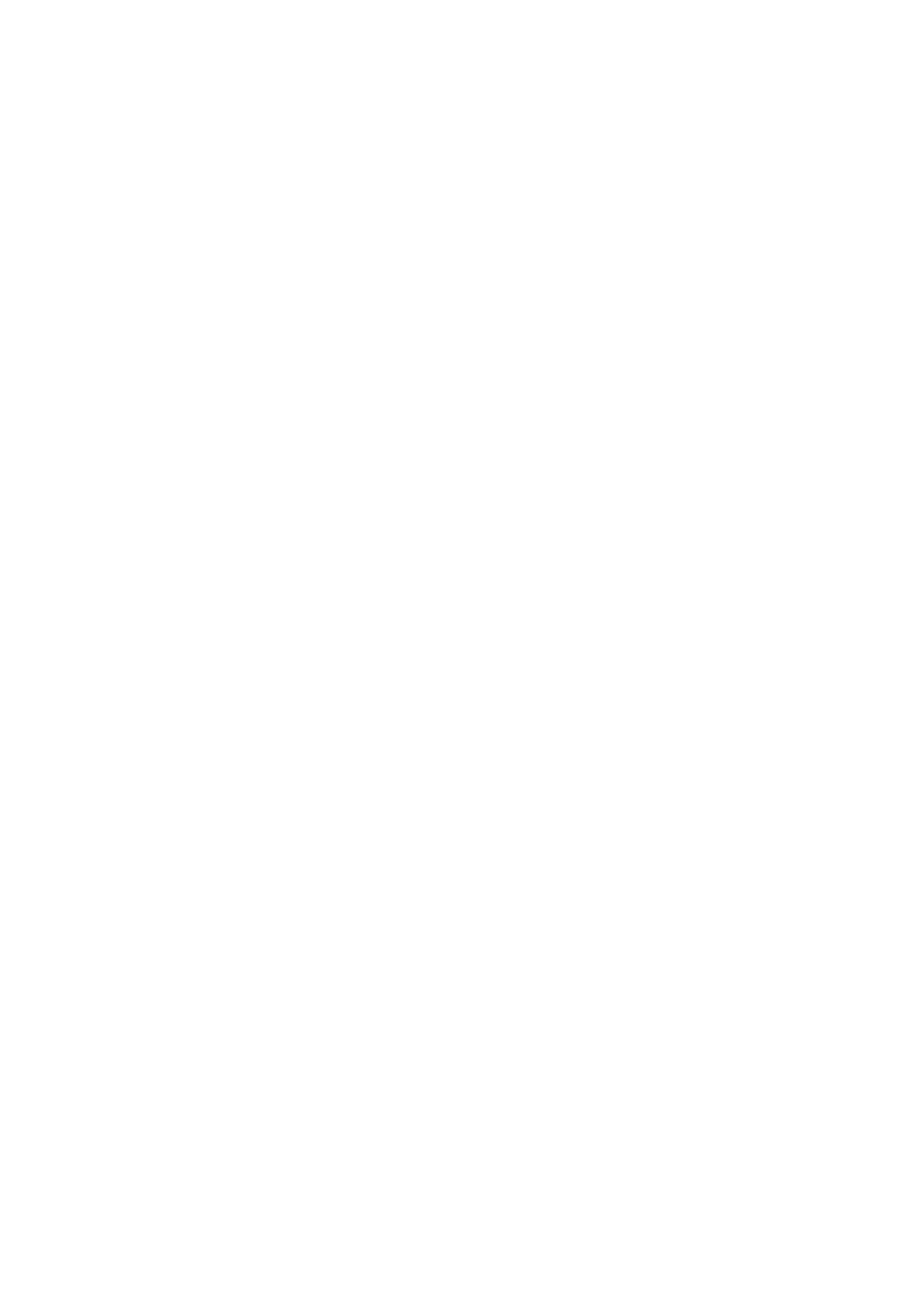# **Program Committees**

### **APPROX 2016**

Shiri Chechik Tel Aviv, Israel Lee-Ad Gottlieb Ariel University, USA Nitish Korula Google Research, USA Debmalya Panigrahi Duke University, USA Rico Zenklusen ETH Zurich, Switzerland

### **RANDOM 2016**

Anna Adamaszek University of Copenhagen, Denmark Anne Driemel TU Eindhoven, The Netherlands Varun Kanade University of Oxford, United Kingdom Stefano Leonardi Sapienza University of Rome, Italy Daniel Lokshtanov University of Bergen, Norway Claire Mathieu (chair) École normale supérieure, France Nicole Megow Technische Universität München, Germany Tobias Moemke Universität des Saarlandes, Germany Shayan Oveis Gharan University of Washington, USA Richard Peng Georgia Institute of Technology, USA Ely Porat Bar-Ilan University, Israel Adi Rosén Université Paris Diderot - Paris 7, France Adrian Vetta McGill University, Canada

Mahdi Cheraghchi Imperial College London, United Kingdom Elena Grigorescu Purdue University, USA Neeraj Kayal Microsoft Research, India Adam Klivans University of Texas, USA Swastik Kopparty Rutgers University, USA Ravi Kumar Google Research, USA Dana Moshkovitz Massachusetts Institute of Technology, USA Ashwin Nayak University of Waterloo, Canada Ryan O'Donnell Carnegie Mellon University, USA Asaf Shapira Tel-Aviv University, Israel Ronen Shaltiel University of Haifa, Israel Alexander Sherstov University of California, USA Thomas Thierauf Aalen University, Germany Chris Umans (chair) California Institute of Technology, USA Eric Vigoda Georgia Institute of Technology, USA

Approximation, Randomization, and Combinatorial Optimization. Algorithms and Techniques (APPROX/RAN- $\overrightarrow{DOM}$  2016).

Editors: Klaus Jansen, Claire Matthieu, José D. P. Rolim, and Chris Umans [Leibniz International Proceedings in Informatics](http://www.dagstuhl.de/en/publications/lipics/)

[Schloss Dagstuhl – Leibniz-Zentrum für Informatik, Dagstuhl Publishing, Germany](http://www.dagstuhl.de/en/about-dagstuhl/)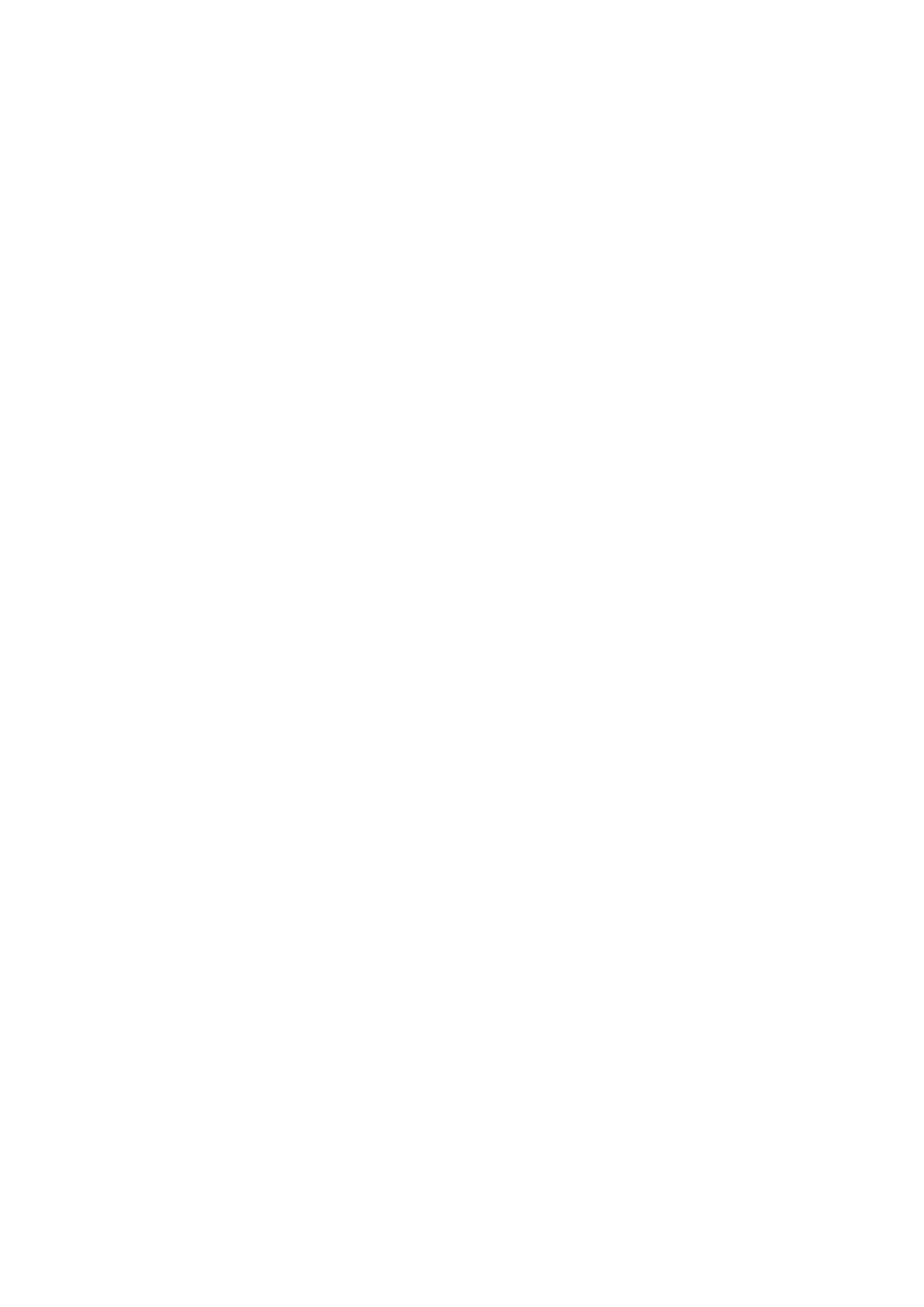# **External Reviewers**

Dimitris Achlioptas David Adjiashvili Alex Andoni Antonios Antoniadis Per Austrin Nikhil Bansal Mohammadhossein Bateni Louay Bazzi Itai Benjamini Mikhail Berlinkov Ivona Bezakova Prateek Bhakta Amey Bhangale Arnab Bhattacharyya Vijay Bhattiprolu Andrej Bogdanov Zvika Brakerski Michael Brautbar Joshua Brody Eshan Chattopadhyay Dehua Cheng Steve Chestnut Flavio Chierichetti Vincent Cohen-Addad Ben Cousins Anirban Dasgupta Stephen Desalvo Carola Doerr Charilaos Efthymiou Leah Epstein Hossein Esfandiari Uriel Feige Jan Foniok Lance Fortnow Alan Frieze Takuro Fukunaga Andreas Galanis Ankit Garg Rong Ge Parikshit Gopalan Martin Groß Gus Gutoski Samuel Haney Thomas Dueholm Hansen Pooya Hatami

Lisa Hellerstein Sangxia Huang T.S. Jayram Hossein Jowhari Michael Kapralov Nathaniel Kell David Kempe Guy Kindler Philip Klein Gillat Kol Christian Konrad Pravesh Kothari Ioannis Koutis Euiwoong Lee Christoph Lenzen Amit Levi Vahid Liaghat Laci Lovasz Shachar Lovett Jannik Matuschke Andrew McGregor Manor Mendel Sarah Miracle Neeldhara Misra Viswanath Nagarajan Jelani Nelson Sasho Nikolov Sergey Norin Zeev Nutov Igor Pak Konstantinos Panagiotou Daniel Paulusma Chris Peikert Pan Peng Sofya Raskhodnikova Dana Ron Noga Ron-Zewi Tselil Schramm Igor Shinkar Amir Shpilka Adam Smith Shay Solomon Frits Spieksma Daniel Spielman Nikhil Srivastava

Approximation, Randomization, and Combinatorial Optimization. Algorithms and Techniques (APPROX/RAN- $\overrightarrow{DOM}$  2016).

Editors: Klaus Jansen, Claire Matthieu, José D. P. Rolim, and Chris Umans [Leibniz International Proceedings in Informatics](http://www.dagstuhl.de/en/publications/lipics/)

Leibniz International Proceedings in miorinatios<br>LIPICS [Schloss Dagstuhl – Leibniz-Zentrum für Informatik, Dagstuhl Publishing, Germany](http://www.dagstuhl.de/en/about-dagstuhl/)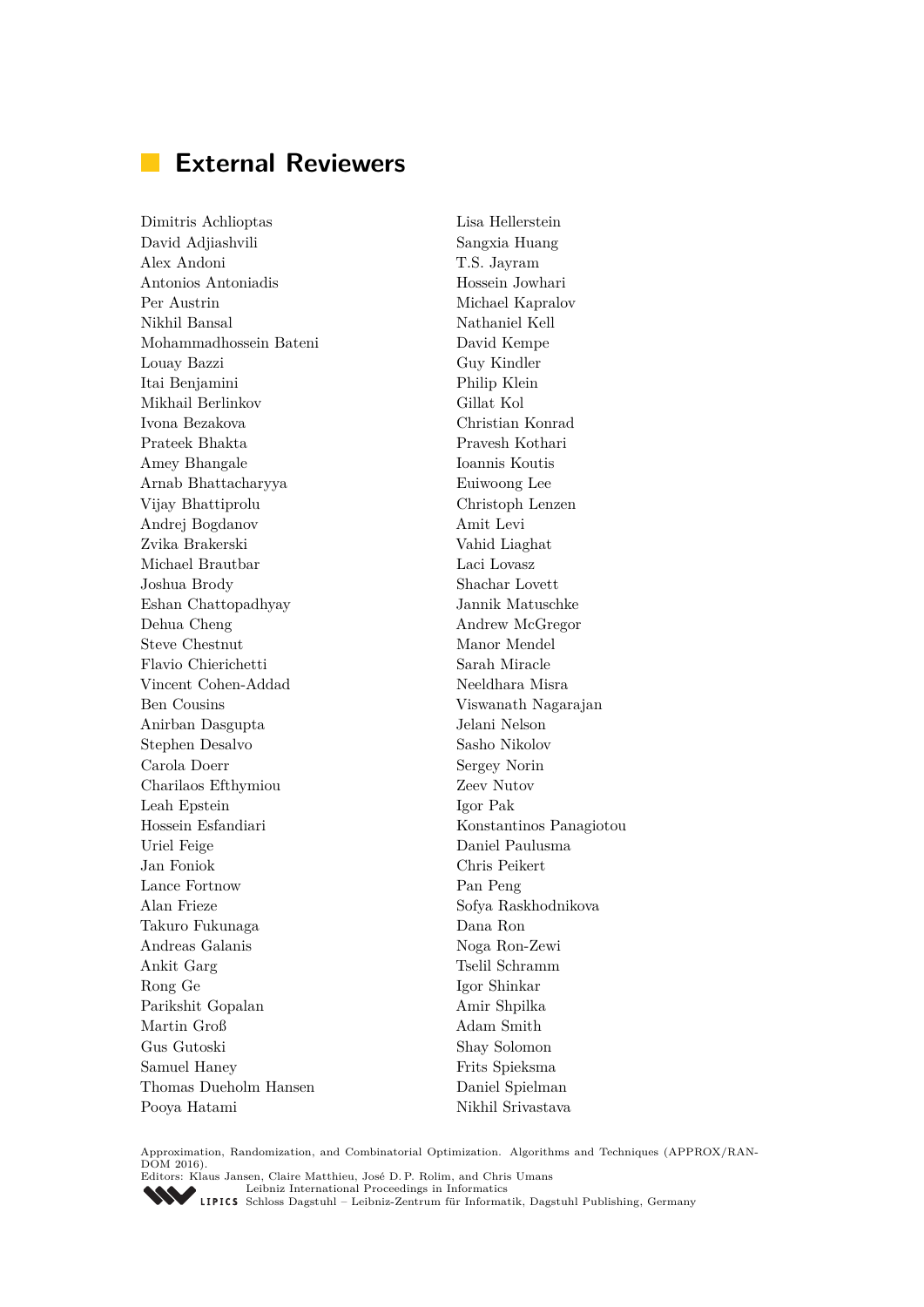Daniel Stefankovic Tibor Szabo Justin Thaler Charalampos Tsourakakis Erik Jan van Leeuwen Rob van Stee Stephen Vavasis Mikhail Volkov Thomas Watson Weiqiang Wen Andreas Wiese Anthony Wirth David Woodruff Yitong Yin Samson Zhou David Zuckerman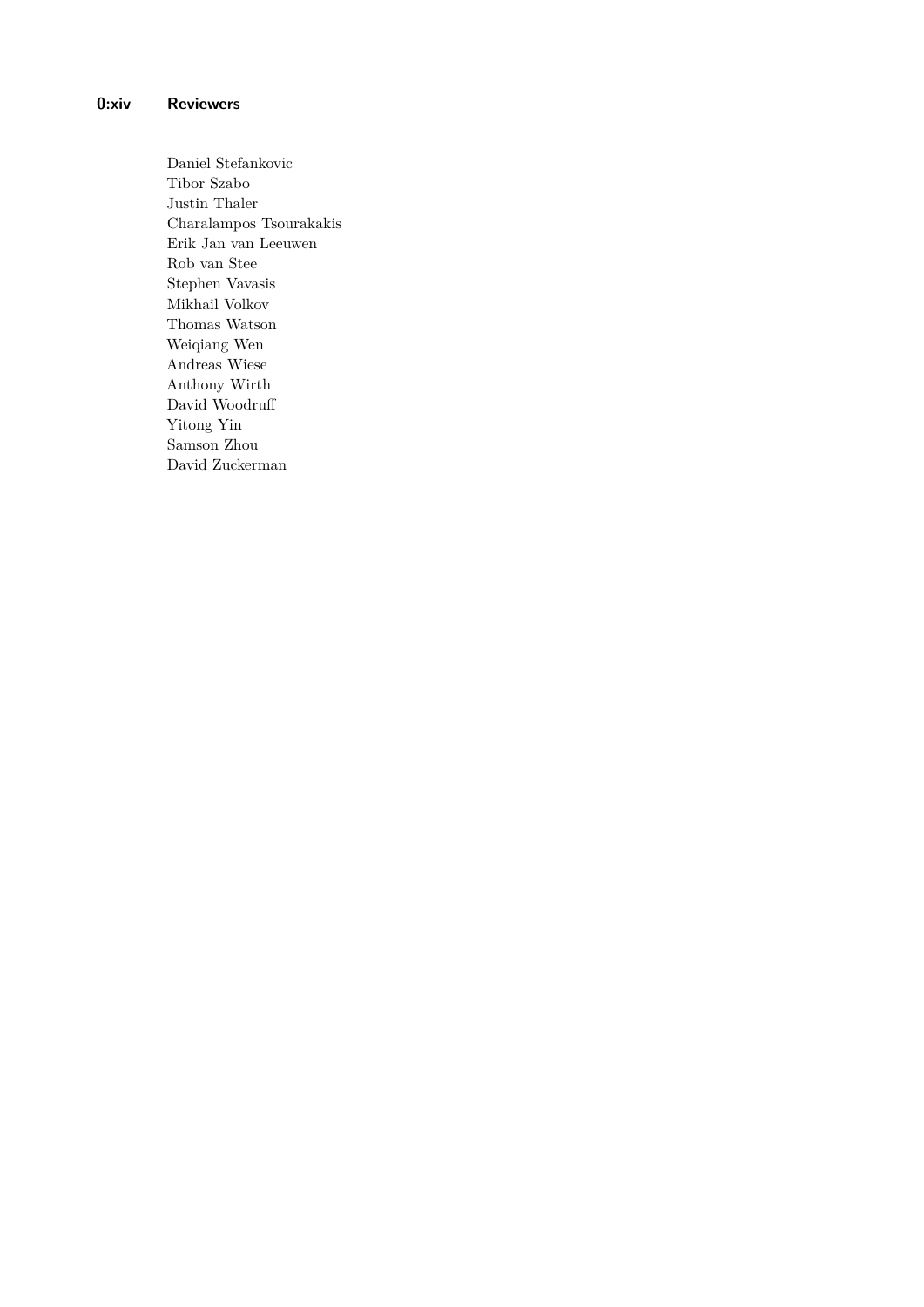#### **List of Authors**  $\mathcal{L}^{\text{max}}$

Jasine Babu Arturs Backurs Victor Bapst Amitabh Basu Arnab Bhattacharyya Abhishek Bhowmick Ivan Bliznets Ravi Boppana Vladimir Braverman

Guillaume Chapuy Moses Charikar Lin Chen Eden Chlamtáč Michael B. Cohen Amin Coja-Oghlan Marek Cygan

Daniel Dadush Michael Dinitz

Esther Ezra

Uriel Feige Michal Feldman

Bernd Gärtner Shashwat Garg Heng Guo Chetan Gupta

Nir Halman Prahladh Harsha Johan Håstad Pooya Hatami Jan Hązła Thomas Holenstein Carlos Hoppen

Varun Kanade Subhash Khot Areej Khoury Anthony Kim Yoshiharu Kohayakawa Paweł Komosa Christian Konrad Guy Kortsarz Samir Khuller Janardhan Kulkarni

Richard Lang Chin Ho Lee Hanno Lefmann Nikos Leonardos Reut Levi Xin Li Yi Li Vahid Liaghat Shachar Lovett Pinyan Lu

Frédéric Magniez Konstantin Makarychev Yury Makarychev Pasin Manurangsi Dániel Marx Andrew McGregor Dhruv Medarametla Ryuhei Mori Benjamin Moseley Dana Moshkovitz Elchanan Mossel Kamesh Munagala Cameron Musco

Yonatan Naamad Preetum Nakkiran Ilan Newman Cyril Nicaud Aleksandar Nikolov Zeev Nutov

Sungjin Im

Approximation, Randomization, and Combinatorial Optimization. Algorithms and Techniques (APPROX/RAN- $\overrightarrow{DOM}$  2016). Editors: Klaus Jansen, Claire Matthieu, José D. P. Rolim, and Chris Umans

[Leibniz International Proceedings in Informatics](http://www.dagstuhl.de/en/publications/lipics/) [Schloss Dagstuhl – Leibniz-Zentrum für Informatik, Dagstuhl Publishing, Germany](http://www.dagstuhl.de/en/about-dagstuhl/)